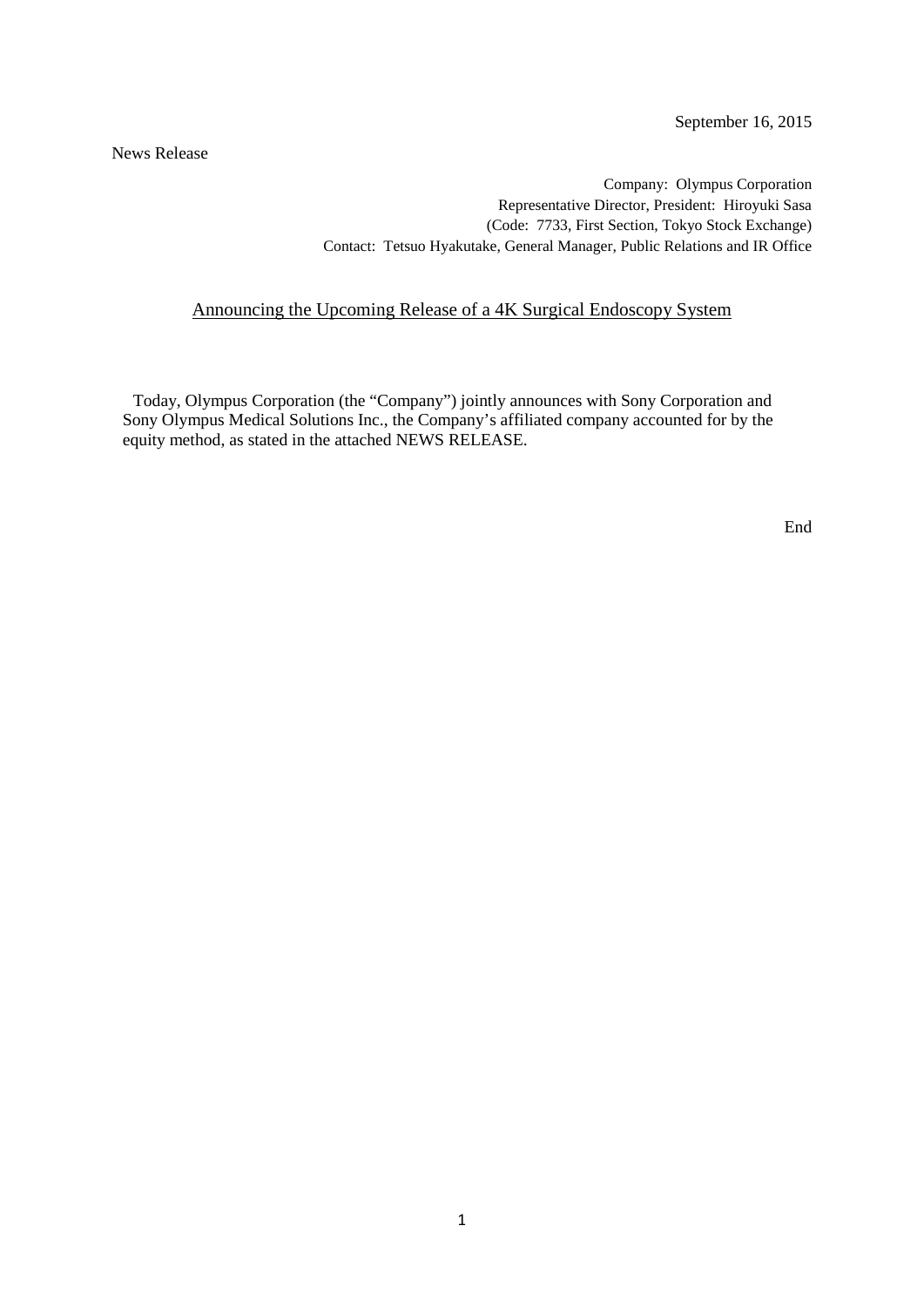# *NEWS RELEASE*

September 16, 2015

# **Announcing the Upcoming Release of a 4K Surgical Endoscopy System**

Tokyo, Japan – Sony Corporation, Olympus Corporation, and their medical joint venture – Sony Olympus Medical Solutions Inc. – are announcing that their jointly developed 4K surgical endoscopy system will be commercialized and made available for purchase in early October 2015. It will be sold by Olympus under the brand name "VISERA 4K UHD" and released in the Japanese and European markets. The three companies have been collaborating since 2013 on the development of this 4K surgical endoscopy system, which features cutting-edge 4K technology across its constituent elements, from the light source and the endoscope to the monitor. The companies believe that this makes VISERA 4K UHD a surgical endoscopy system unlike any before it.

Sony Olympus Medical Solutions, Sony, and Olympus will continue to combine their respective expert technologies and specialized knowledge in the realm of next-generation surgical endoscopes. By generating synergies in this way, the companies will strive to make greater contributions to the global medical field and spur its further development. This and other collaborations between Sony and Olympus – including those involving Sony Olympus Medical Solutions – will be branded with the logo below to reflect that they incorporate the superior technologies of both companies.

## Innovation by Sony & Olympus

### The Respective Roles of the Three Companies in the Development Process

Sony Olympus Medical Solutions has brought together the core technologies and expertise of Sony (image sensors, image and signal processing, optical transmission, 4K imaging) and Olympus (medical products R&D, deep understanding of the needs of the medical community) and combined them to create a powerful technological base and image processing system for medical devices. Specifically, Sony Olympus Medical Solutions led R&D for the centerpiece products of the VISERA 4K UHD, including the "eye" of the endoscope – the 4K camera head – and the 4K camera control unit that manages the captured images.

Sony contributed its cutting-edge technology and expertise in 4K and digital imaging. For the 4K camera head, Sony provided its 4K Exmor R™ CMOS image sensor, image and signal processing technologies, and miniaturization technologies, which – taken together – make for very high image clarity and advanced functionality. Sony also led the development of the system's 4K medical monitors and its 4K medical recorder<sup>\*1</sup>. In addition, Sony's 4K image transmission technologies made possible the nearly latent-free delivery of 4K visuals from the endoscope to the monitor.